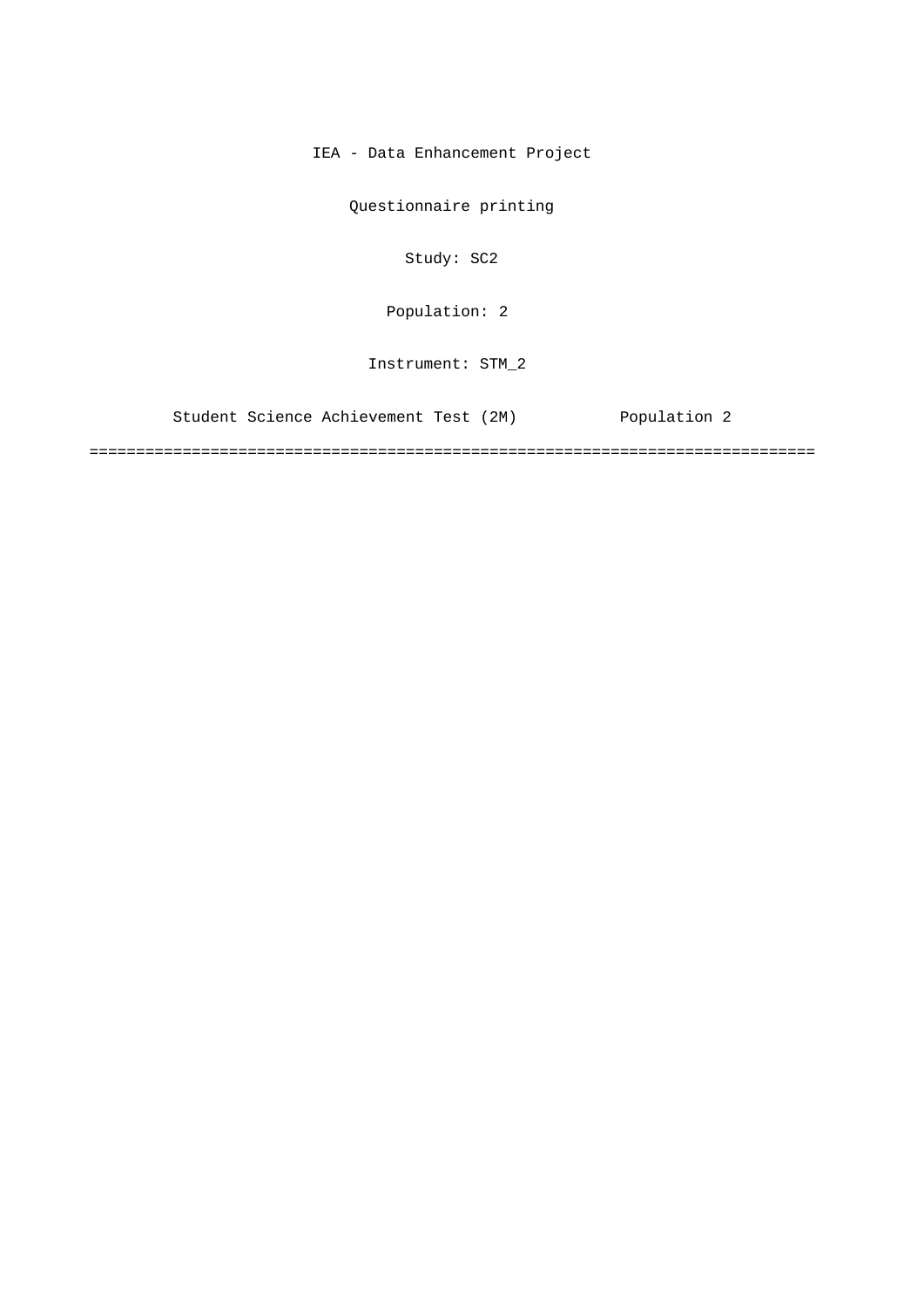<span id="page-1-0"></span>

| 1 | The Sun is the only body in our solar system that gives off large<br>amounts of light and heat. Why can we see the Moon?                                 |              |                                               |       |                                                                                                                               |                   |                                                                      |  |  |
|---|----------------------------------------------------------------------------------------------------------------------------------------------------------|--------------|-----------------------------------------------|-------|-------------------------------------------------------------------------------------------------------------------------------|-------------------|----------------------------------------------------------------------|--|--|
|   | A<br>B<br>C<br>D<br>Е                                                                                                                                    |              | It is without an atmosphere.<br>It is a star. |       | It is reflecting light from the Sun.<br>It is the biggest object in the solar system.<br>It is nearer the Earth than the Sun. |                   |                                                                      |  |  |
|   | P2M01                                                                                                                                                    |              |                                               |       |                                                                                                                               |                   |                                                                      |  |  |
| 2 |                                                                                                                                                          |              |                                               |       | About how long would it take a rocket ship to reach the Moon?                                                                 |                   |                                                                      |  |  |
|   | Α                                                                                                                                                        |              | two hours                                     |       |                                                                                                                               |                   |                                                                      |  |  |
|   | B                                                                                                                                                        |              | several hours                                 |       |                                                                                                                               |                   |                                                                      |  |  |
|   | $\mathbb C$                                                                                                                                              | a few days   |                                               |       |                                                                                                                               |                   |                                                                      |  |  |
|   | D                                                                                                                                                        | a light-year |                                               |       |                                                                                                                               |                   |                                                                      |  |  |
|   | Е                                                                                                                                                        |              | several years                                 |       |                                                                                                                               |                   |                                                                      |  |  |
|   | P2M02                                                                                                                                                    |              |                                               |       |                                                                                                                               |                   |                                                                      |  |  |
| 3 | A boy sitting under a tree watched a bird getting insects from between<br>the cracks of the bark. Which drawing shows the kind of beak this<br>bird had? |              |                                               |       |                                                                                                                               |                   |                                                                      |  |  |
|   | [ 5 pictures of birds heads with different types of beaks. ]                                                                                             |              |                                               |       |                                                                                                                               |                   |                                                                      |  |  |
|   | P2M03                                                                                                                                                    |              |                                               |       |                                                                                                                               |                   |                                                                      |  |  |
|   |                                                                                                                                                          |              |                                               |       | temperature readings made at different times on three days.                                                                   |                   | The next two questions refer to the following table which shows some |  |  |
|   |                                                                                                                                                          |              |                                               |       | 6 a.m. 9 a.m. 12 noon 3 p.m. 6 p.m.                                                                                           |                   |                                                                      |  |  |
|   |                                                                                                                                                          | Monday       | $15 \text{ } \varnothing$ C                   | 17 øC |                                                                                                                               | 20 øC 21 øC 19 øC |                                                                      |  |  |
|   |                                                                                                                                                          |              | Tuesday 15 øC                                 | 15 øC |                                                                                                                               | 15 øC 10 øC 9 øC  |                                                                      |  |  |
|   |                                                                                                                                                          | Wednesday    | 8 øC                                          | 10 øC | 14 øC                                                                                                                         | 14 øC             | 13 øC                                                                |  |  |

--------------------------------------------------------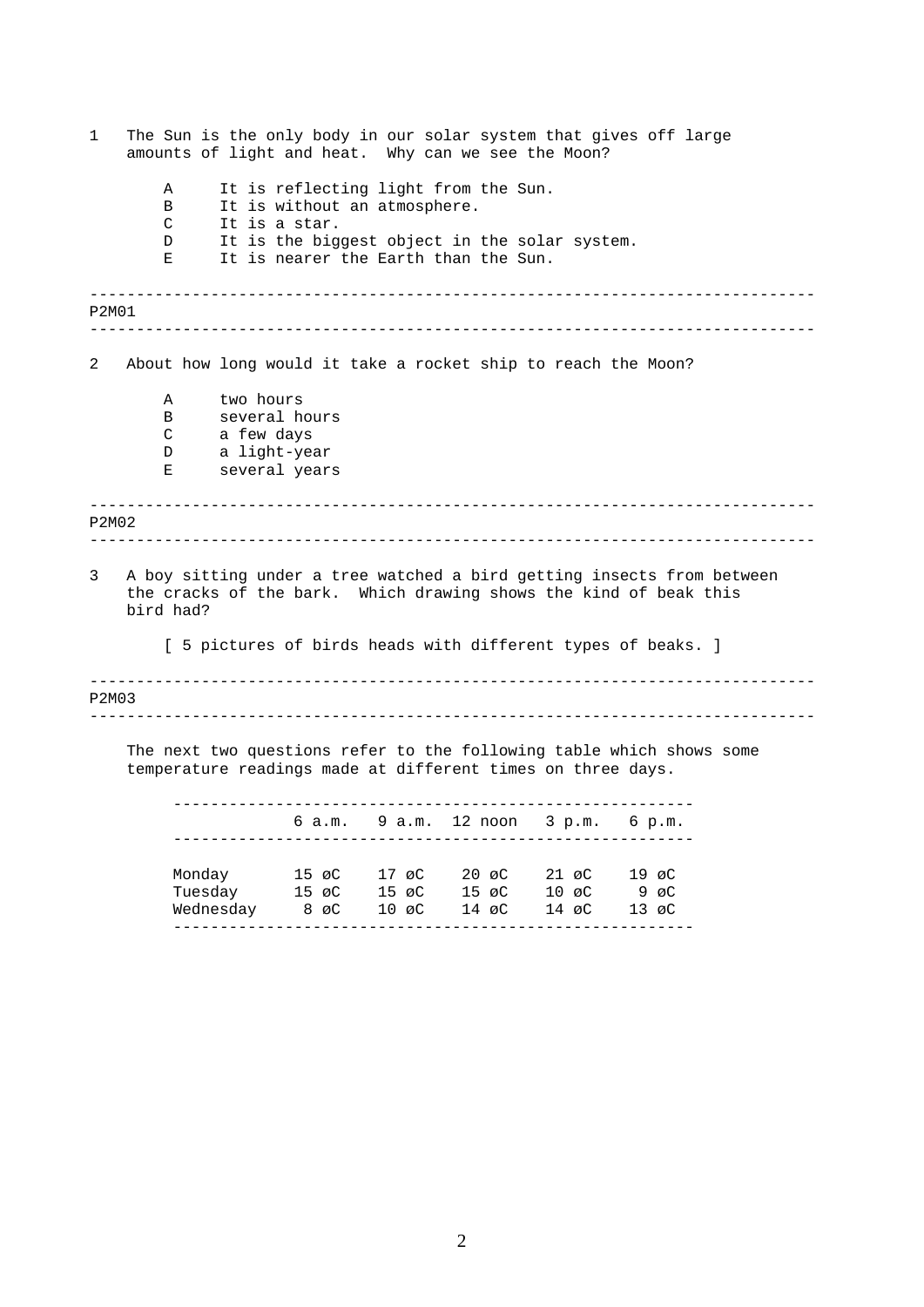------------------------------------------------------------------------------  $-$ ------------------------------------------------------------------------------ ------------------------------------------------------------------------------ ------------------------------------------------------------------------------ ------------------------------------------------------------------------------ 4 Which of the following shows the temperature at 6 a.m. on Wednesday? |- 50 øC | | 50 øC | |- 50 øC | |- 50 øC | |- 50 øC | |- 50 øC | |- 50 øC | |- 50 øC | |- 40 øC | |- 30 øC | |- 30 øC | |- 30 øC | |- 30 øC | |- 30 øC | |- 30 øC | |- 30 øC | |- 30 øC | |- 30 øC | |- 30 øC | |- 30 øC | |-  $\begin{vmatrix} - & 40 & \text{aC} \\ - & 30 & \text{aC} \\ 20 & \text{aC} \end{vmatrix}$  +  $\begin{vmatrix} - & 40 & \text{aC} \\ - & 30 & \text{aC} \\ 0 & 0 & \text{aC} \end{vmatrix}$  +  $\begin{vmatrix} - & 30 & \text{aC} \\ - & 30 & \text{aC} \\ - & 30 & \text{aC} \end{vmatrix}$  +  $\begin{vmatrix} - & 30 & \text{aC} \\ - & 40 & \text{aC} \\ - & 30 & \text{aC} \end{vmatrix}$  +  $\begin$ | |- 30 øC | |- 30 øC | |- 30 øC |\_\_|- 30 øC | |- 30 øC | |- 20 øC |\_\_|- 20 øC |--|- 20 øC | |- 20 øC | |- 20 øC |\_\_|- 10 øC | |- 10 øC | |- 10 øC | |- 10 øC | |- 10 øC | |- 0 øC | |- 0 øC | |- 0 øC | |- 0 øC | |- 0 øC ( ) ( ) ( ) ( ) ( ) A B C D E 5 On one day a cool wind began to blow. When do you think this happened? A Monday morning B Monday afternoon C Tuesday morning D Tuesday afternoon E Wednesday afternoon P2M04 P2M05 6 The diagram below shows a mountain. The prevailing wind direction and average air temperatures at different elevations on both sides of the mountain are indicated. [ Picture of mountain ] Which feature is probably located at the base of the mountain on the leeward side (location X)? A a dry region B a jungle C a glacier D a large lake E a rain forest P2M06 7 Fossils very similar in shape to marine shellfish which live in oceans today have been found in the rocks of high mountains. What is the most likely explanation of this? A The particular marine shellfish can live in the sea or on land. B Marine forms once had organs that enabled them to breathe atmospheric air. C The rocks in which the fossils were found were formed under the sea. D Marine forms, in certain cases, migrate on to the land. E Marine forms have evolved from land forms. P2M07

3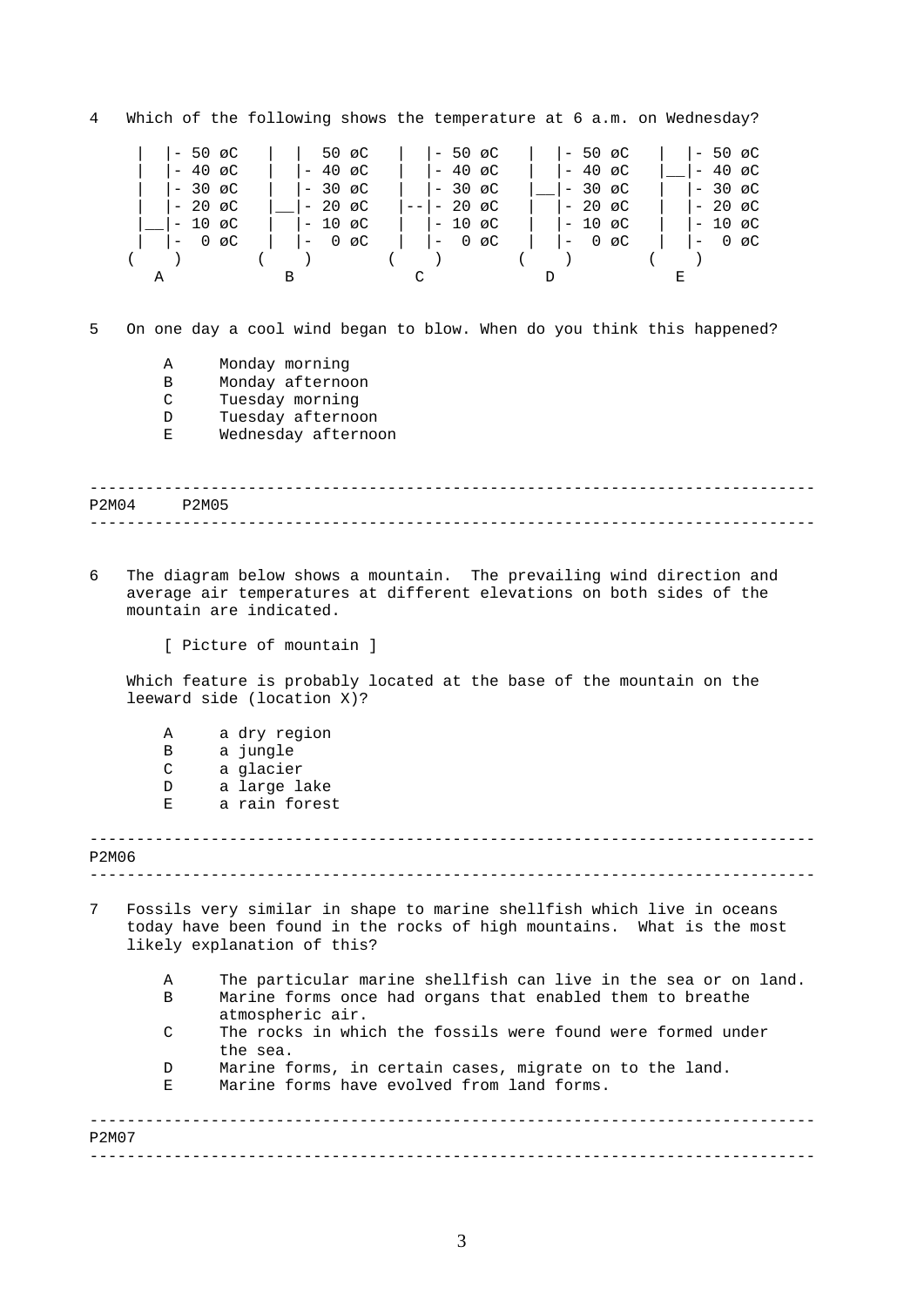| 8     | The diagram below shows an example of interdependence among aquatic<br>organisms. During the day the organisms either use up or give off<br>(a) or (b) as shown by the arrows.                         |                                                                                                                                                                                                                                                |  |  |  |  |  |  |
|-------|--------------------------------------------------------------------------------------------------------------------------------------------------------------------------------------------------------|------------------------------------------------------------------------------------------------------------------------------------------------------------------------------------------------------------------------------------------------|--|--|--|--|--|--|
|       |                                                                                                                                                                                                        | [ Picture of aquatic organisms: a floating water plant, a fish,<br>small water animals and a water plant with roots ]                                                                                                                          |  |  |  |  |  |  |
|       |                                                                                                                                                                                                        | Choose the right answer for (a) and (b) from the alternatives given.                                                                                                                                                                           |  |  |  |  |  |  |
|       | Α<br>B<br>C<br>D<br>Е                                                                                                                                                                                  | (a) is oxygen and (b) is carbon dioxide.<br>(a) is oxygen and (b) is carbohydrate.<br>(a) is nitrogen and (b) is carbon dioxide.<br>(a) is carbon dioxide and (b) is oxygen.<br>(a) is carbon dioxide and (b) is carbohydrate.                 |  |  |  |  |  |  |
| P2M08 |                                                                                                                                                                                                        |                                                                                                                                                                                                                                                |  |  |  |  |  |  |
| 9     |                                                                                                                                                                                                        | A girl found the skull of an animal. She did not know what the animal<br>was but she was sure that it preyed on other animals for its food.<br>What clue led to this conclusion?                                                               |  |  |  |  |  |  |
|       | Α<br>B<br>$\mathsf{C}$<br>D<br>Е                                                                                                                                                                       | The eye sockets faced sideways.<br>The skull was much longer than it was wide.<br>There was a projecting ridge along the top of the skull.<br>Four of the teeth were long and pointed.<br>The jaws could move sideways as well as up and down. |  |  |  |  |  |  |
| P2M09 |                                                                                                                                                                                                        |                                                                                                                                                                                                                                                |  |  |  |  |  |  |
|       |                                                                                                                                                                                                        |                                                                                                                                                                                                                                                |  |  |  |  |  |  |
| 10    |                                                                                                                                                                                                        | This question refers to the following diagram of apparatus used to show<br>that an animal gives out carbon dioxide in respiration.                                                                                                             |  |  |  |  |  |  |
|       |                                                                                                                                                                                                        | [ Picture of apparatus with 4 parts. ]                                                                                                                                                                                                         |  |  |  |  |  |  |
|       | Part 1 contains a substance which removes carbon dioxide from the air<br>passing through it. Parts 2 and 4 both contain a liquid which changes<br>in appearance when carbon dioxide passes through it. |                                                                                                                                                                                                                                                |  |  |  |  |  |  |
|       | Of the following kinds of containers for the animal which one would<br>give the quickest result?                                                                                                       |                                                                                                                                                                                                                                                |  |  |  |  |  |  |
|       | Α                                                                                                                                                                                                      | a small container                                                                                                                                                                                                                              |  |  |  |  |  |  |
|       | В<br>C                                                                                                                                                                                                 | a large container<br>a container in bright light                                                                                                                                                                                               |  |  |  |  |  |  |
|       | D                                                                                                                                                                                                      | a container covered with a dark cloth                                                                                                                                                                                                          |  |  |  |  |  |  |
|       | Е                                                                                                                                                                                                      | a container in which the air is kept moist by means of<br>wet cotton wool                                                                                                                                                                      |  |  |  |  |  |  |
| P2M10 |                                                                                                                                                                                                        |                                                                                                                                                                                                                                                |  |  |  |  |  |  |

4

------------------------------------------------------------------------------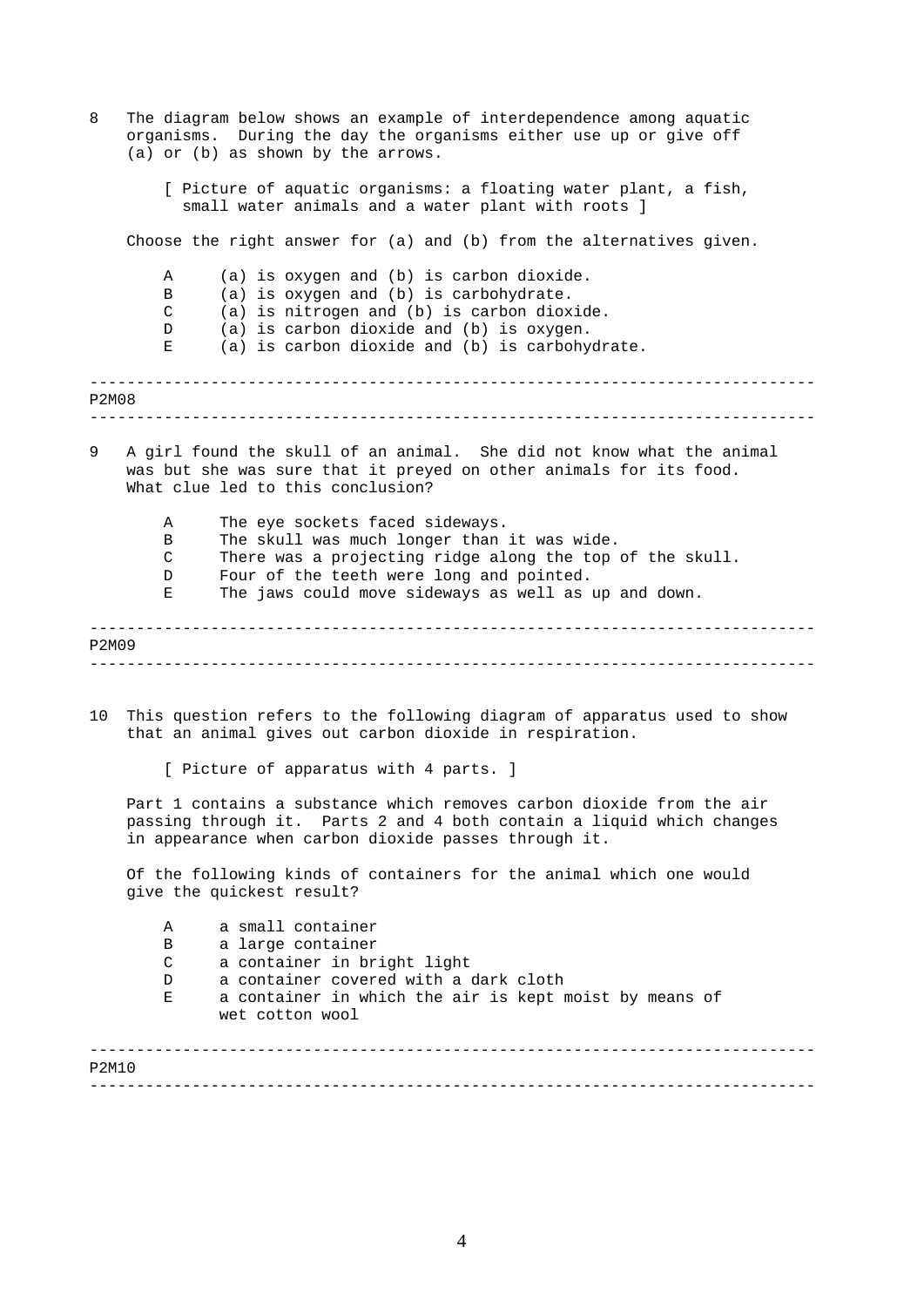| 11                       | Which of the cells shown below would commonly be found in the human<br>nervous system?     |                                                                                                                                                                                                                                                                                                                                                                                                                                                                                                       |  |  |  |  |  |  |  |
|--------------------------|--------------------------------------------------------------------------------------------|-------------------------------------------------------------------------------------------------------------------------------------------------------------------------------------------------------------------------------------------------------------------------------------------------------------------------------------------------------------------------------------------------------------------------------------------------------------------------------------------------------|--|--|--|--|--|--|--|
| [ 5 pictures of cells. ] |                                                                                            |                                                                                                                                                                                                                                                                                                                                                                                                                                                                                                       |  |  |  |  |  |  |  |
| P2M11                    |                                                                                            | -------------------------------                                                                                                                                                                                                                                                                                                                                                                                                                                                                       |  |  |  |  |  |  |  |
|                          |                                                                                            |                                                                                                                                                                                                                                                                                                                                                                                                                                                                                                       |  |  |  |  |  |  |  |
| 12 <sup>°</sup>          |                                                                                            | Animals take in oxygen and give out carbon dioxide. Ordinary air contains<br>very little carbon dioxide.                                                                                                                                                                                                                                                                                                                                                                                              |  |  |  |  |  |  |  |
|                          | L<br>Picture of apparatus as first set up and<br>a picture of apparatus after 5 minutes. ] |                                                                                                                                                                                                                                                                                                                                                                                                                                                                                                       |  |  |  |  |  |  |  |
|                          |                                                                                            | Which of the following can be measured with the above apparatus?                                                                                                                                                                                                                                                                                                                                                                                                                                      |  |  |  |  |  |  |  |
|                          | Α<br>B<br>С<br>D<br>Е                                                                      | The rate of movement of the animal.<br>The amount of heat produced by the animal.<br>The rate of respiration of the animal.<br>The effect of carbon dioxide on the animal.<br>The amount of carbon dioxide absorbed by the animal.                                                                                                                                                                                                                                                                    |  |  |  |  |  |  |  |
| P2M12                    |                                                                                            |                                                                                                                                                                                                                                                                                                                                                                                                                                                                                                       |  |  |  |  |  |  |  |
| 13                       |                                                                                            | Which of the following statements is true about seeds?                                                                                                                                                                                                                                                                                                                                                                                                                                                |  |  |  |  |  |  |  |
|                          | Α<br>B<br>С<br>D<br>Е                                                                      | Every plant produces seeds.<br>All fruits contain a large number of seeds.<br>All seeds are good to eat.<br>Every seed contains a young plant, stored food and a seed coat.<br>The food stored in seeds is always in the cotyledon.                                                                                                                                                                                                                                                                   |  |  |  |  |  |  |  |
| P2M13                    |                                                                                            |                                                                                                                                                                                                                                                                                                                                                                                                                                                                                                       |  |  |  |  |  |  |  |
|                          |                                                                                            | 14 A girl wanted to learn which of three types of soil (clay, sand and loam)<br>would be best for growing beans. She found three flower pots and filled<br>each with a different type of soil. She then planted the same number of<br>beans in each, as shown in the drawing. She placed them side by side on<br>a window sill and gave each pot the same amount of water.<br>[ 3 pictures of pots each filled with a different type of soil:<br>loam, clay or sand. The pots have different sizes. ] |  |  |  |  |  |  |  |
|                          |                                                                                            | Why was the experiment not a good one for the purpose?                                                                                                                                                                                                                                                                                                                                                                                                                                                |  |  |  |  |  |  |  |
|                          | Α                                                                                          | The plants in one pot got more sunlight than the plants in<br>the other pots.                                                                                                                                                                                                                                                                                                                                                                                                                         |  |  |  |  |  |  |  |
|                          | B                                                                                          | The amount of soil in each pot was not the same.                                                                                                                                                                                                                                                                                                                                                                                                                                                      |  |  |  |  |  |  |  |
|                          | С<br>D                                                                                     | One pot should have been placed in the dark.<br>Different amounts of water should have been used.                                                                                                                                                                                                                                                                                                                                                                                                     |  |  |  |  |  |  |  |
|                          | Е                                                                                          | The plants would get too hot on the window sill.                                                                                                                                                                                                                                                                                                                                                                                                                                                      |  |  |  |  |  |  |  |
| P2M14                    |                                                                                            |                                                                                                                                                                                                                                                                                                                                                                                                                                                                                                       |  |  |  |  |  |  |  |

5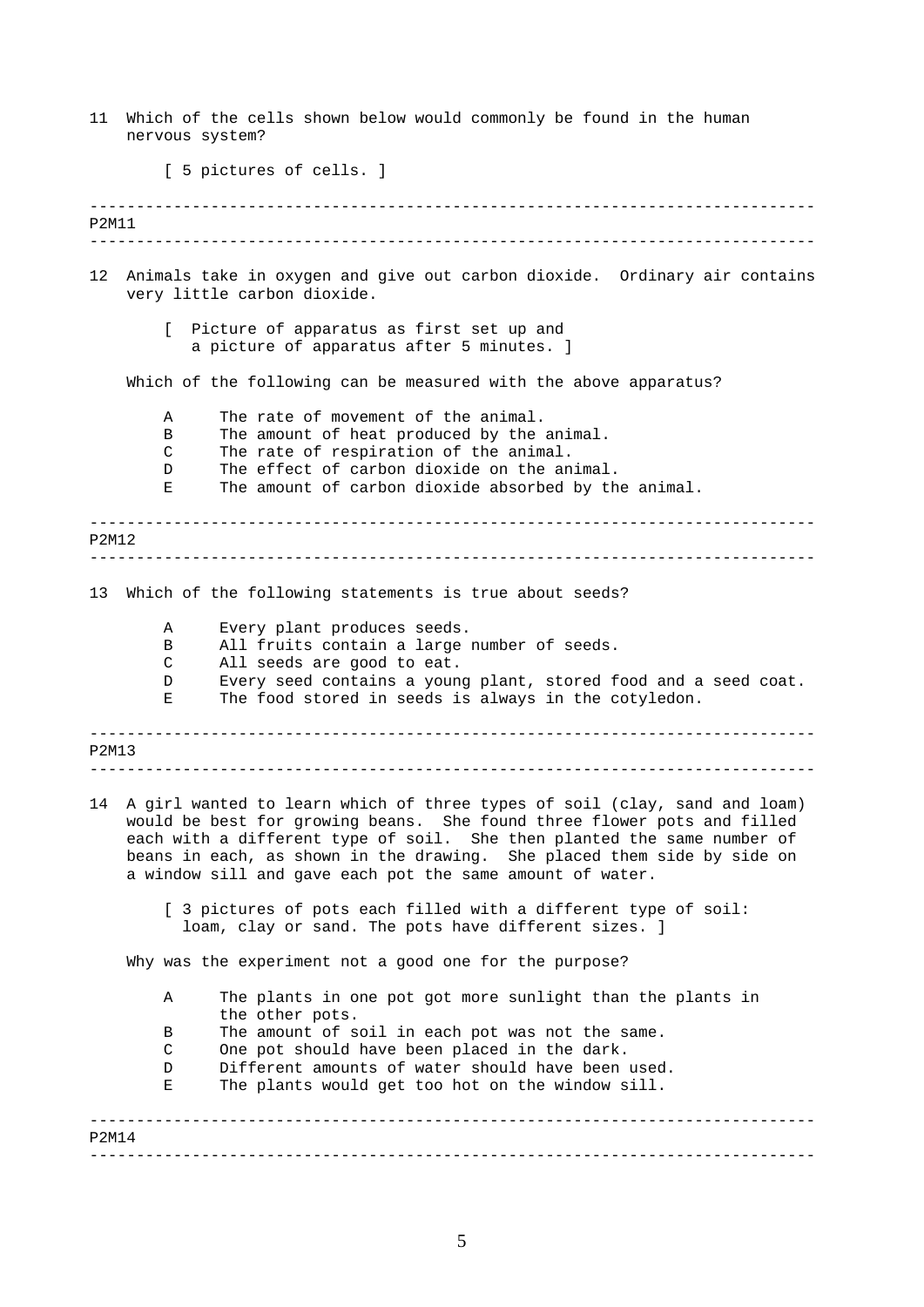------------------------------------------------------------------------------ ------------------------------------------------------------------------------ ------------------------------------------------------------------------------ ------------------------------------------------------------------------------ ------------------------------------------------------------------------------ ------------------------------------------------------------------------------ ------------------------------------------------------------------------------ ------------------------------------------------------------------------------ 15 Milk kept in a refrigerator does not go sour. Why? A The cold changes the water of the milk into ice. B The cold separates the cream. C The cold slows down the action of bacteria. D The cold keeps flies away. E The cold causes a skin to form on the surface of the milk. P2M15 16 The male insects in a population are treated to prevent sperm production. Would this reduce this insect population? A No, because the females would still lay eggs. B No, because the insects would still mate. C No, because it would not change the offspring mutation rate. D Yes, because it would sharply decrease the reproduction rate. E Yes, because the males would die. P2M16 17 When 2 g (grams) of zinc and 1 g of sulphur are heated together, practically no zinc or sulphur remains after the compound zinc sulphide is formed. What happens if 2 g zinc are heated with 2 g of sulphur? A Zinc sulphide containing approximately twice as much sulphur is formed. B Approximately 1 g of sulphur will be left over. C Approximately 1 g of zinc will be left over. D Approximately 1 g of each will be left over. E No reaction will occur. P2M17 18 Two given elements combine to form a poisonous compound. Which of the following conclusions about the properties of these two elements can be drawn from this information? A Both elements are certainly poisonous. B At least one element is certainly poisonous. C One element is poisonous, the other is not. D Neither element is poisonous. E Neither element need be poisonous. P2M18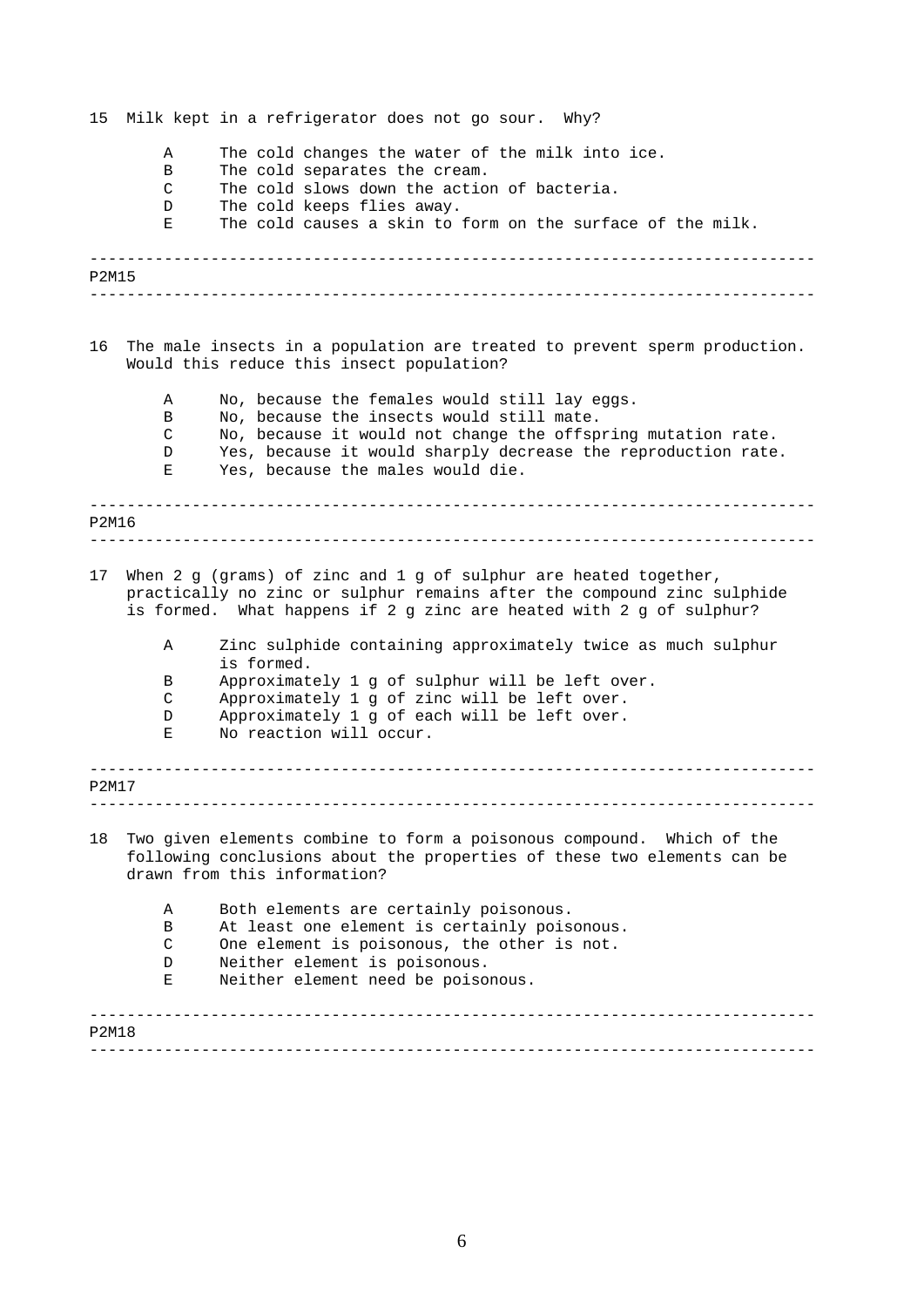| 19    |                       | Paint applied to an iron surface prevents the iron from rusting.<br>Which one of the following provides the best reason?                                                                                                                                                                        |
|-------|-----------------------|-------------------------------------------------------------------------------------------------------------------------------------------------------------------------------------------------------------------------------------------------------------------------------------------------|
|       | Α<br>B<br>C<br>D<br>Е | It prevents nitrogen from coming in contact with the iron.<br>It reacts chemically with the iron.<br>It prevents carbon dioxide from coming in contact with the iron.<br>It makes the surface of the iron smoother.<br>It prevents oxygen and moisture from coming in contact with<br>the iron. |
| P2M19 |                       |                                                                                                                                                                                                                                                                                                 |
| 20    |                       | Which of the following particles are gained, lost or shared during<br>chemical changes?                                                                                                                                                                                                         |
|       | Α<br>B<br>C<br>D<br>Е | electrons furthest from the nucleus of the atom<br>electrons closest to the nucleus of the atom<br>electrons from the nucleus of the atom<br>protons from the nucleus of the atom<br>neutrons from the nucleus of the atom                                                                      |
| P2M20 |                       |                                                                                                                                                                                                                                                                                                 |
|       |                       | 21 How long is the block of wood shown in the diagram?                                                                                                                                                                                                                                          |
|       | 0                     | 20 20<br>$30 -$<br>10<br>40 — 10<br>50<br>length in cm (centimetres)                                                                                                                                                                                                                            |
|       | Α<br>В<br>С<br>D<br>Е | $10 \text{ cm}$<br>$20 \text{ cm}$<br>$25$ cm<br>30 cm<br>35 cm                                                                                                                                                                                                                                 |
| P2M21 |                       |                                                                                                                                                                                                                                                                                                 |
| 22    |                       | Mary and Jane each bought the same kind of rubber ball. Mary said,<br>"My ball bounces better than yours." Jane replied, "I'd like to see<br>you prove that." What should Mary do?                                                                                                              |
|       | Α                     | Drop both balls from the same height and notice which<br>bounces higher.                                                                                                                                                                                                                        |
|       | Β                     | Throw both balls against a wall and see how far each ball<br>bounces off the wall.                                                                                                                                                                                                              |
|       | C                     | Drop the two balls from different heights and notice which<br>bounces higher.                                                                                                                                                                                                                   |
|       | D                     | Throw the balls down against the floor and see how high<br>they bounce.                                                                                                                                                                                                                         |
|       | Е                     | Feel the balls by hand to find which is the harder.                                                                                                                                                                                                                                             |
| P2M22 |                       |                                                                                                                                                                                                                                                                                                 |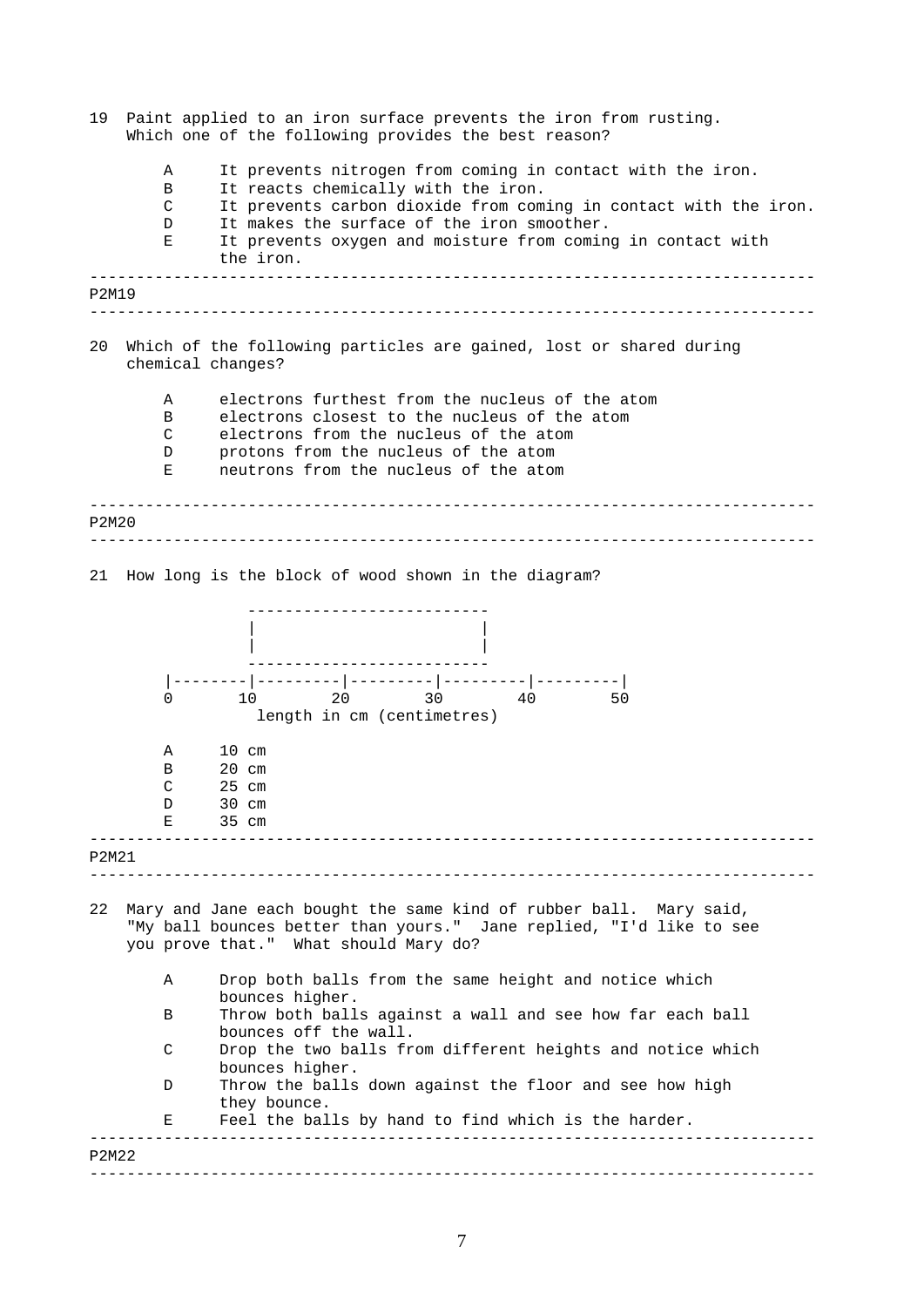23 An iron container is weighed after the air in it has been pumped out (evacuated). Then it is filled with hydrogen gas and weighed again.

[ Picture of an iron container. ]

What is the weight of the container full of hydrogen compared to the weight of the evacuated container?

| Α | less                                                                        |
|---|-----------------------------------------------------------------------------|
| B | qreater                                                                     |
| C | the same                                                                    |
| D | greater or less depending on the volume of the gas in the<br>container      |
| Е | greater or less depending on the temperature of the gas in<br>the container |
|   |                                                                             |

------------------------------------------------------------------------------ P2M23

24 The objects P, Q and R of weight 15 N (newtons), 20 N and 7 N, are hung with a light thread as shown in the figure.



What is the tension in the thread between P and Q?

| Α | 42 N |     |
|---|------|-----|
| в | 35 N |     |
| C | 27 N |     |
| D | 15 N |     |
| Ε |      | 7 N |

------------------------------------------------------------------------------ ------------------------------------------------------------------------------ P2M24

25 Using the apparatus shown in the figure below, 100 g (grams) of water at 20 øC (degrees Celsius) was poured into the outer container P and its temperature read at intervals from thermometer 2. At the same time 100 g of water at 80 øC was poured into the inner container Q and its temperature read at intervals from thermometer 1.

Which of the following graphs best represents the changes in the temperatures of the water in the two containers?

[ 1 picture of apparatus and 5 pictures of graphs ]

------------------------------------------------------------------------------ ------------------------------------------------------------------------------ P2M25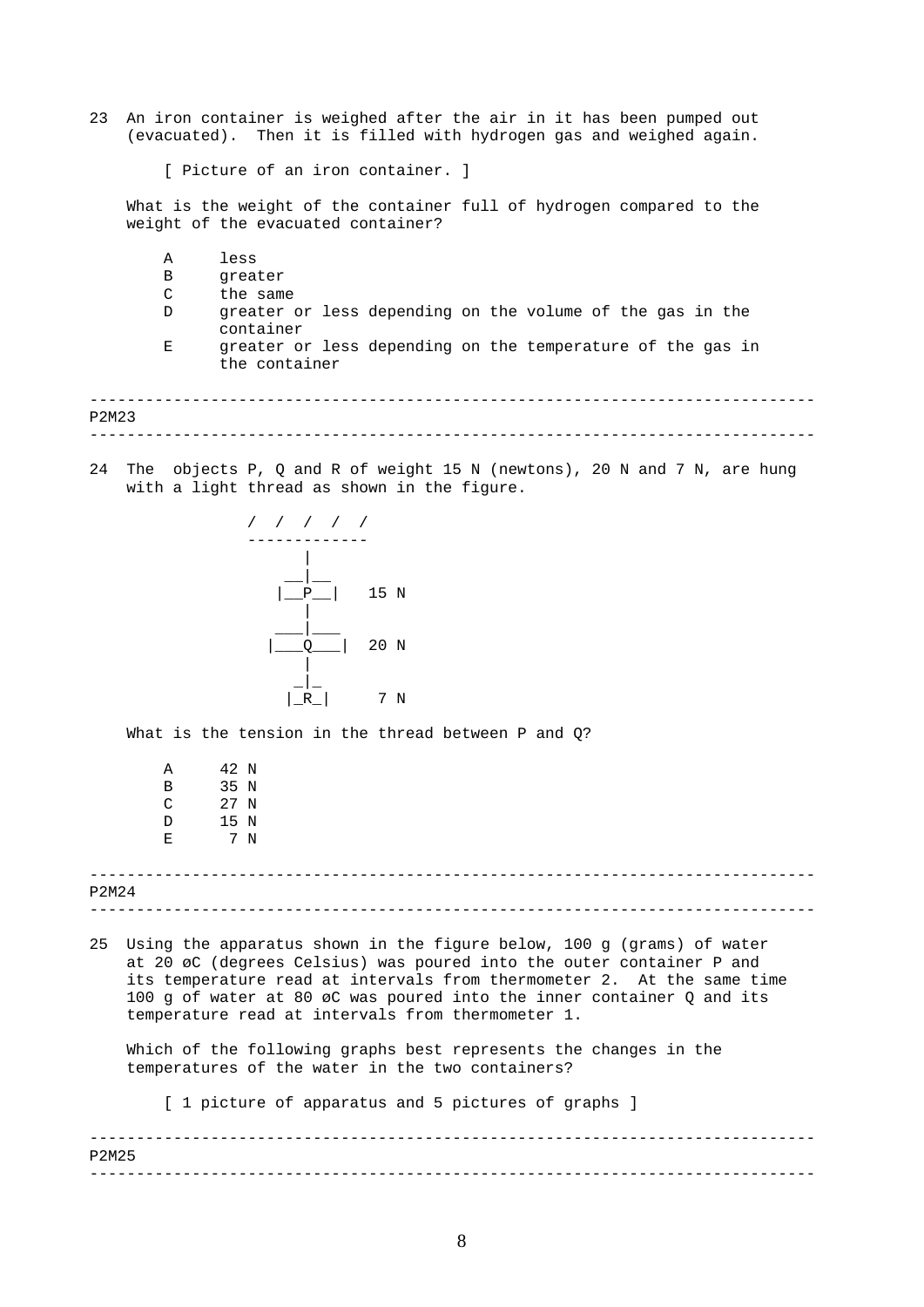26 A set of chimes was made by cutting four pieces of pipe of different lengths from a long metal pipe and hanging them as shown in the picture below. Which of the pipes gave the lowest note when struck with a hammer?

|       | Α<br>В                                                                                                                                                                                                                                                                          | Pipe X<br>Pipe Y                   | Χ                                                                                                                                                                                                                                                                                                                                                                                                                                                                                    |   |      |  |   |  |  |  |
|-------|---------------------------------------------------------------------------------------------------------------------------------------------------------------------------------------------------------------------------------------------------------------------------------|------------------------------------|--------------------------------------------------------------------------------------------------------------------------------------------------------------------------------------------------------------------------------------------------------------------------------------------------------------------------------------------------------------------------------------------------------------------------------------------------------------------------------------|---|------|--|---|--|--|--|
|       | C<br>D<br>Ε                                                                                                                                                                                                                                                                     |                                    | All gave the same note.<br>You cannot tell without trying.<br>It depends on where you hit it.                                                                                                                                                                                                                                                                                                                                                                                        |   | /_\_ |  | / |  |  |  |
| P2M26 |                                                                                                                                                                                                                                                                                 |                                    |                                                                                                                                                                                                                                                                                                                                                                                                                                                                                      |   |      |  |   |  |  |  |
| 27    | A cupful of water and a similar cupful of petrol were placed on a table<br>near a window on a hot sunny day. A few hours later it was observed<br>that both the cups had less liquid in them but that there was less<br>petrol left than water. What does this experiment show? |                                    |                                                                                                                                                                                                                                                                                                                                                                                                                                                                                      |   |      |  |   |  |  |  |
|       | Α                                                                                                                                                                                                                                                                               |                                    | All liquids evaporate.                                                                                                                                                                                                                                                                                                                                                                                                                                                               |   |      |  |   |  |  |  |
|       | В<br>C                                                                                                                                                                                                                                                                          |                                    | Petrol gets hotter than water.<br>Some liquids evaporate faster than others.                                                                                                                                                                                                                                                                                                                                                                                                         |   |      |  |   |  |  |  |
|       | Liquids will only evaporate in sunshine.<br>D<br>Water gets hotter than petrol.<br>Ε                                                                                                                                                                                            |                                    |                                                                                                                                                                                                                                                                                                                                                                                                                                                                                      |   |      |  |   |  |  |  |
| P2M27 |                                                                                                                                                                                                                                                                                 |                                    |                                                                                                                                                                                                                                                                                                                                                                                                                                                                                      |   |      |  |   |  |  |  |
| 28    |                                                                                                                                                                                                                                                                                 |                                    | A flashlight holds two batteries. In order to make it work, in which of<br>the following ways must we place the batteries?                                                                                                                                                                                                                                                                                                                                                           |   |      |  |   |  |  |  |
|       | Α                                                                                                                                                                                                                                                                               | as in diagram K                    |                                                                                                                                                                                                                                                                                                                                                                                                                                                                                      |   |      |  |   |  |  |  |
|       | В<br>$\mathsf C$                                                                                                                                                                                                                                                                | as in diagram L<br>as in diagram M |                                                                                                                                                                                                                                                                                                                                                                                                                                                                                      |   |      |  |   |  |  |  |
|       | D                                                                                                                                                                                                                                                                               |                                    | either as in diagram L or in diagram M                                                                                                                                                                                                                                                                                                                                                                                                                                               |   |      |  |   |  |  |  |
|       | Е                                                                                                                                                                                                                                                                               |                                    | none of these would do                                                                                                                                                                                                                                                                                                                                                                                                                                                               |   |      |  |   |  |  |  |
|       |                                                                                                                                                                                                                                                                                 |                                    | $ \frac{1}{2} \times \frac{1}{2} \times  \times \times \frac{1}{2} \times \frac{1}{2} \times \frac{1}{2} \times \frac{1}{2} \times \frac{1}{2} \times \frac{1}{2} \times \frac{1}{2} \times \frac{1}{2} \times \frac{1}{2} \times \frac{1}{2} \times \frac{1}{2} \times \frac{1}{2} \times \frac{1}{2} \times \frac{1}{2} \times \frac{1}{2} \times \frac{1}{2} \times \frac{1}{2} \times \frac{1}{2} \times \frac{1}{2} \times \frac{1}{2} \times \frac{1}{2} \times \frac{1}{2} \$ |   |      |  |   |  |  |  |
|       |                                                                                                                                                                                                                                                                                 | К                                  | L                                                                                                                                                                                                                                                                                                                                                                                                                                                                                    | М |      |  |   |  |  |  |
| P2M28 |                                                                                                                                                                                                                                                                                 |                                    |                                                                                                                                                                                                                                                                                                                                                                                                                                                                                      |   |      |  |   |  |  |  |
|       |                                                                                                                                                                                                                                                                                 |                                    |                                                                                                                                                                                                                                                                                                                                                                                                                                                                                      |   |      |  |   |  |  |  |